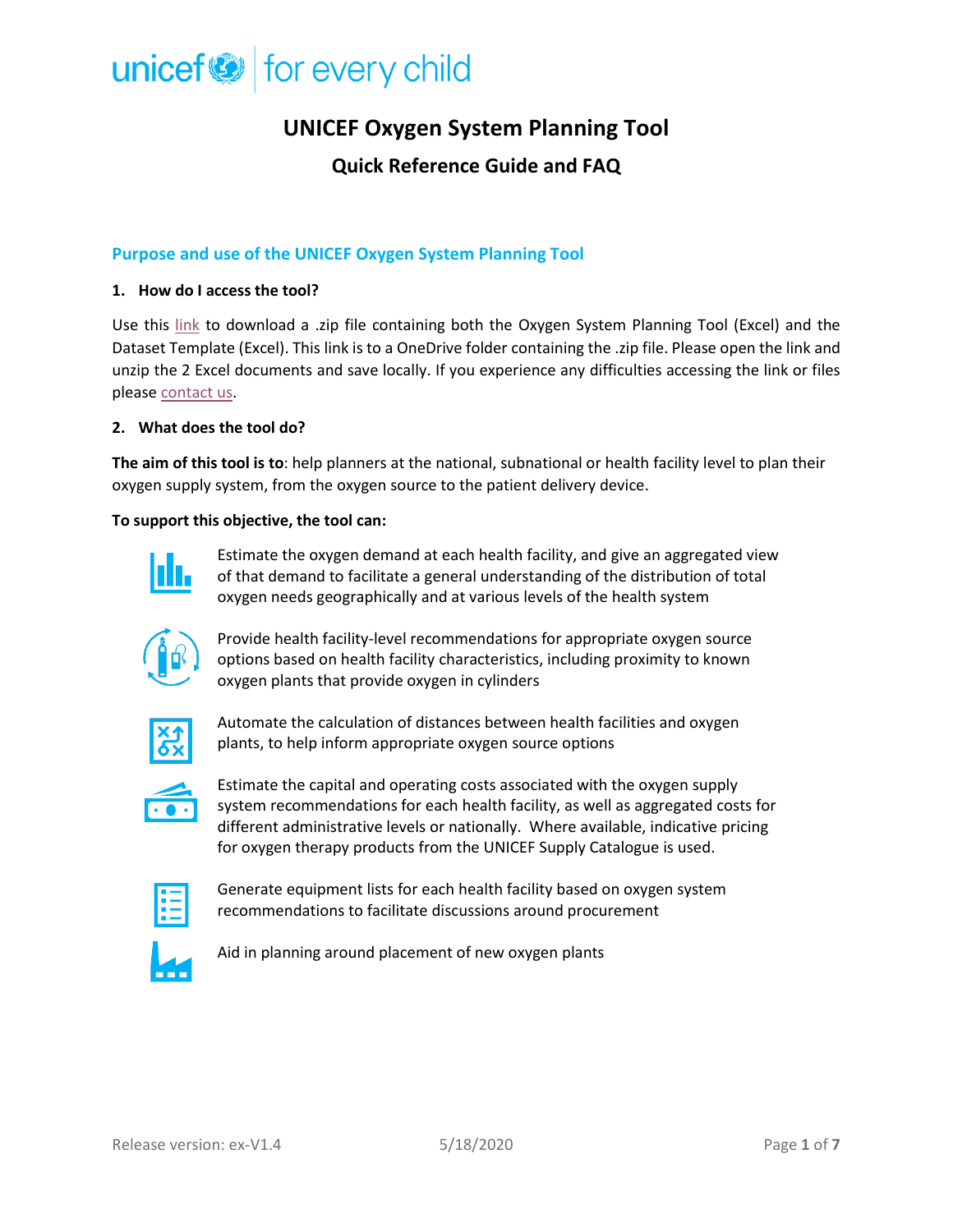#### **3. Do I need special software to run to tool?**

The tool is built in Excel. There are macros built in (.xlsm) so you will need to "Enable content" when prompted. Some features require an internet connection while using the tool (distance calculations and map generation).

| Clipboard<br>- 150                          | Font | $\sim$ | lianm                       |
|---------------------------------------------|------|--------|-----------------------------|
| SECURITY WARNING Macros have been disabled. |      |        | <sup>'</sup> Enable Content |
|                                             |      |        |                             |

### **Tool input data and parameter customizations**

#### **4. What inputs are required to run the tool?**

The tool requires three types of inputs:

- a) Health facility data: a dataset with health facility-specific data including type of facility, number of beds of different types, availability of electricity, etc. At least one health facility needs to be in the dataset in order to use the tool.
- b) Oxygen plant data: a dataset with available oxygen plants that supply oxygen cylinders to health facilities.
- c) Country inputs: these are customizable input parameters that inform different calculations in the tool, such as costing information. There are suggested global defaults for most of these parameters, but the user can override them.

Download the accompanying DATASET\_TEMPLATE.xlsx to see complete details of what data points are required for the Health Facility and Oxygen Plant datasets. The *Legend* tab explains which fields are essential, desired (for certain features to work), and optional (i.e., enter if known).

#### **5. What is a** *global default* **and can it be changed?**

The tool includes global default values for many input parameters so that the tool can run with little user customization. All global defaults appear in purple cells and are overridable by the user in the *Country Inputs* tab (look for the adjacent cyan cells). Global defaults are based on literature, best practice and expert input from the UNICEF Oxygen Therapy Advisory Committee and Technical Review Group.

#### **6. Where can I get help to fill in input parameters?**

There are guidance notes included throughout the tool that define the input parameters in more detail and provide additional guidance on how to set a value for that parameter. Click in the cell of the label for the note to appear. If something is still unclear, please contact us so that we can improve the tool. Contact information is at the end of this FAQ.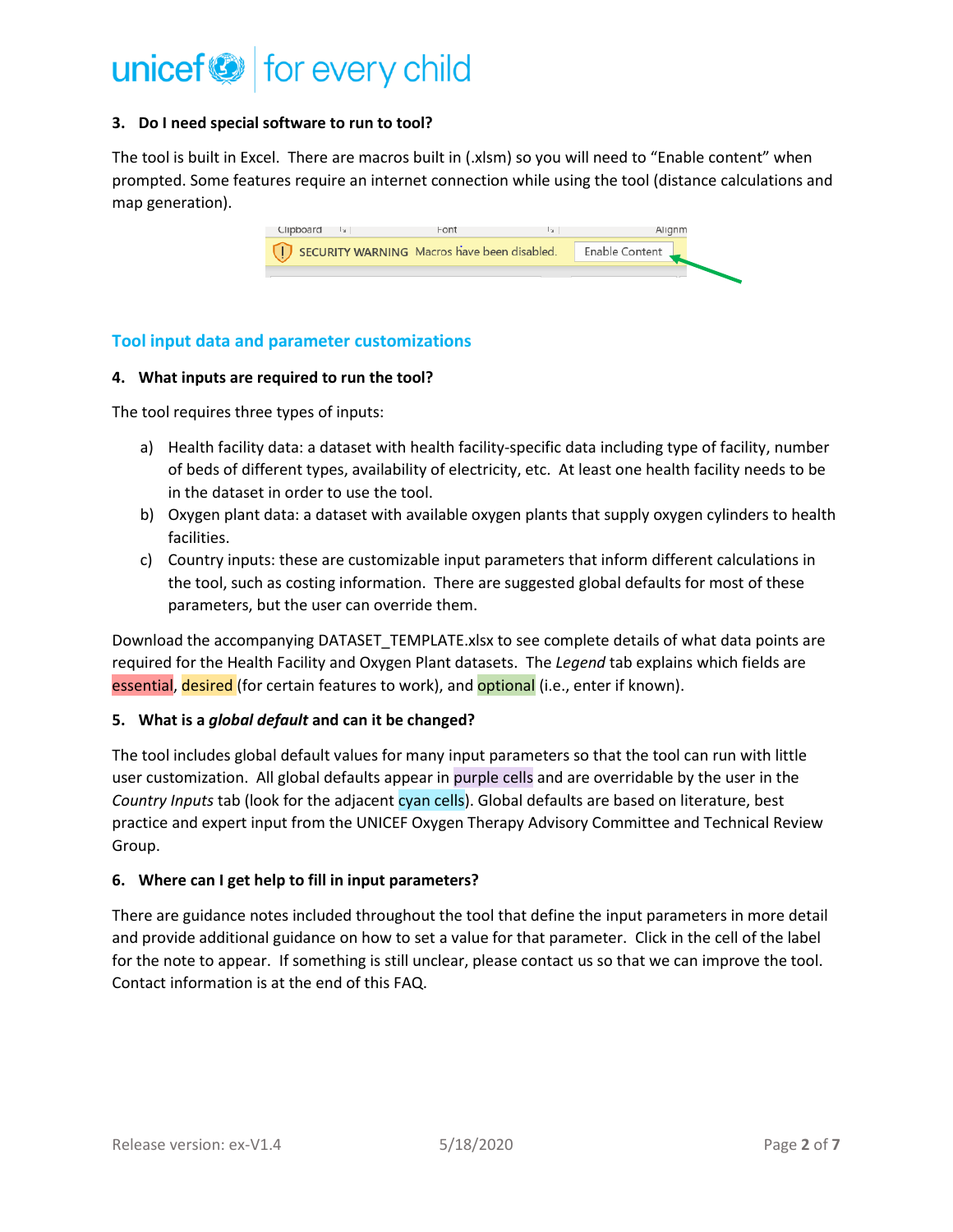

#### **7. Where is the health facility data stored?**

In this Excel version of the tool, the health facility data would stay within the Excel file wherever it is saved locally. UNICEF is seeking funding to make a web-based version of this tool such that multiple stakeholders within a country can be granted access to use the tool and all work from the same set of input data and parameters. Other additional features are planned for the web-based version of the tool.

#### **Health facility data and oxygen source data**

#### **8. Can the tool be used for just one health facility?**

Yes, the tool will run with one or more health facilities in the *Health Facility Dataset* tab. If only one facility is entered, the dashboards for aggregated data visualization will just show that one facility. In that case, it is better to view the output in the *Health Facility Dashboard* tab which is designed for single-facility viewing.

#### **9. Can the tool be used with generic or hypothetical health facilities?**

Yes, the user just needs to designate one row for each hypothetical health facility in the *Health Facility Dataset* tab. For example: if a user wants to do an analysis for 1 regional hospital, 10 district hospitals and 20 health centres, the dataset should include 31 rows, with "Facility type" set appropriately for the breakdown desired. The "Facility name" column can be filled with placeholder or randomly generated names. As long as there is one row per health facility in the dataset, the facilities will be represented in the analysis. All of the **optional** data fields can be left blank and filled using the archetype feature, which populates missing input data based on facility type (see question 11).

#### **10. Is there a maximum number of health facilities or oxygen plants that can be entered?**

Right now, the maximum number of health facilities is 1000 and the maximum number of oxygen plants is 300. We are working to expand this in future versions.

#### **11. Can the tool be used if I don't know the locations (i.e., geo-coordinates) of health facilities?**

Yes. The tool uses geo-coordinates to automatically calculate the distance (km) from all health facilities to the nearest oxygen plant in the Oxygen Plant Dataset. For any given health facility, it is possible to manually enter the estimated distance to the nearest plant, without knowing the geo-coordinates of the facility (or the plant).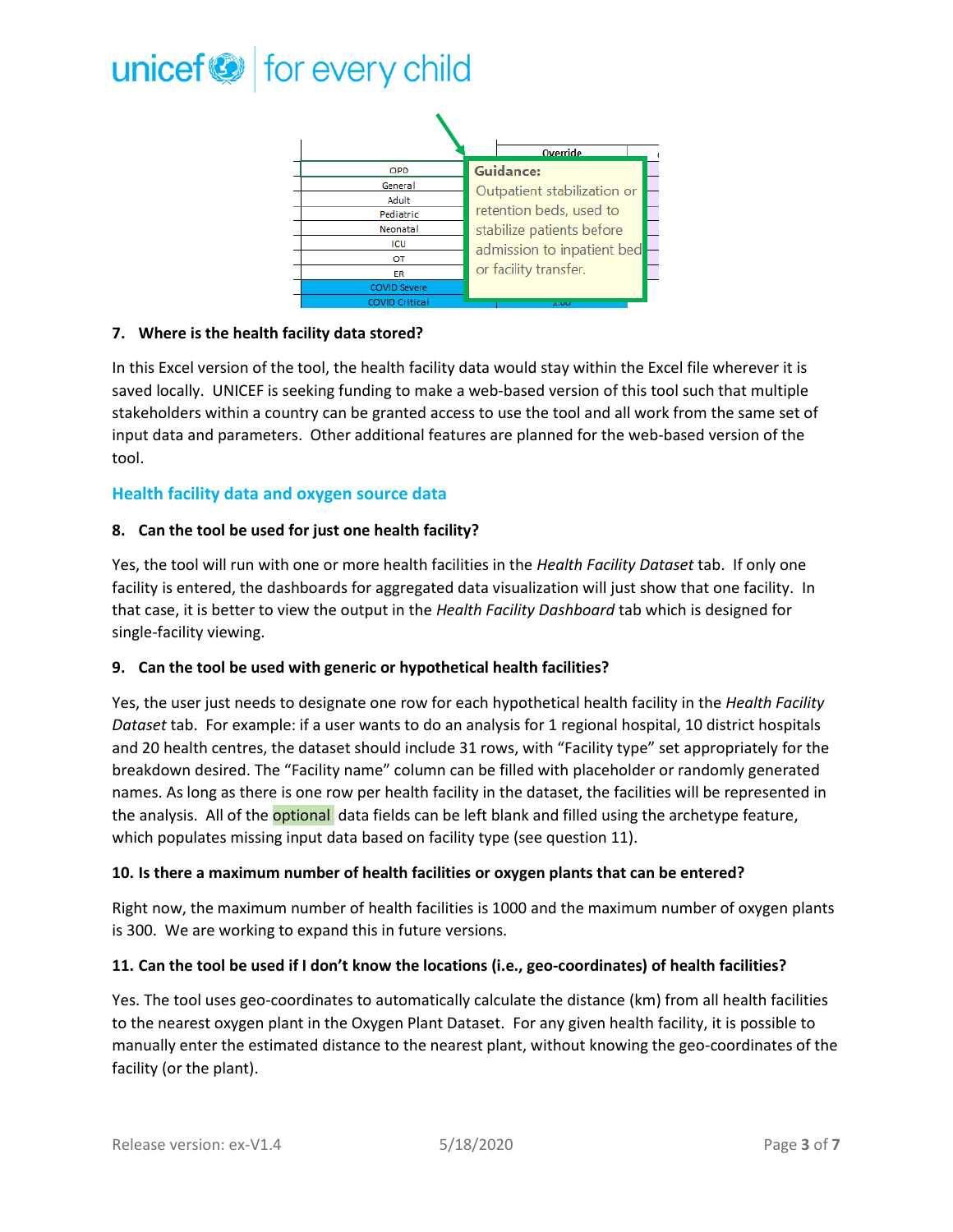### **12. Can the tool be used if there are no plants in the oxygen plant dataset, or if I don't know the locations of oxygen plants in the dataset?**

Yes. The tool can operate with no plants in the dataset, or with plants that don't have geo-coordinates. In both cases, the user must manually enter an estimated distance (km) from each health facility to the nearest plant.

#### **13. What is a health facility** *archetype* **and how is it used?**

Health facility archetypes are defined in the tool to describe the typical characteristics of various types of health facilities in the country (e.g., district hospital, regional hospital, health centre, etc.). The names of the archetypes are determined from the Health Facility Dataset (i.e., each unique facility type found in the dataset becomes a possible archetype). Archetypes are then used to fill missing data points in the health facility dataset. In the *Country Inputs* tab, the tool suggests archetype values that are based on averages from the available data for that health facility type. The user can override the suggestions or do nothing and the tool will use the suggested archetype values based on averages. Right now, the tool is limited to 20 different health facility types (and thus 20 different archetypes).

#### **Oxygen demand estimations**

#### **14. How does the tool estimate oxygen needs?**

The approach to oxygen demand quantification is based on number of beds (of different types), and the associated hypoxemia prevalence, typical flowrate, and oxygen therapy duration for each bed type. The tool also takes into account the bed turnover rate of the health facility (if this is not known, estimates can be used via the health facility archetype feature).

From the above inputs, the tool calculates several different metrics that represent oxygen demand in different ways:

| Estimation of the number of<br>beds treating hypoxemic<br>patients at any given instant. | Used to quantify fixed physical assets that impact a<br>facility's capacity to provide this instantaneous<br>oxygen need at the bedside (e.g., concentrators,<br>flowsplitters, cylinder accessories (flowmeters,<br>regulators, humidifiers), pulse oximeters, etc.) |
|------------------------------------------------------------------------------------------|-----------------------------------------------------------------------------------------------------------------------------------------------------------------------------------------------------------------------------------------------------------------------|
| Estimation of the number of<br>hypoxemic cases per year.                                 | Used to quantify consumables (e.g., nasal<br>cannulae) since these devices are for single patient<br>use.                                                                                                                                                             |
| Daily oxygen demand (litres<br>per day):                                                 | Used to estimate the number of cylinder refills<br>required                                                                                                                                                                                                           |
| Instantaneous oxygen<br>demand (litres per minute<br>$(LPM)$ :                           | Used to inform plant sizing as the demand that a<br>plant should meet                                                                                                                                                                                                 |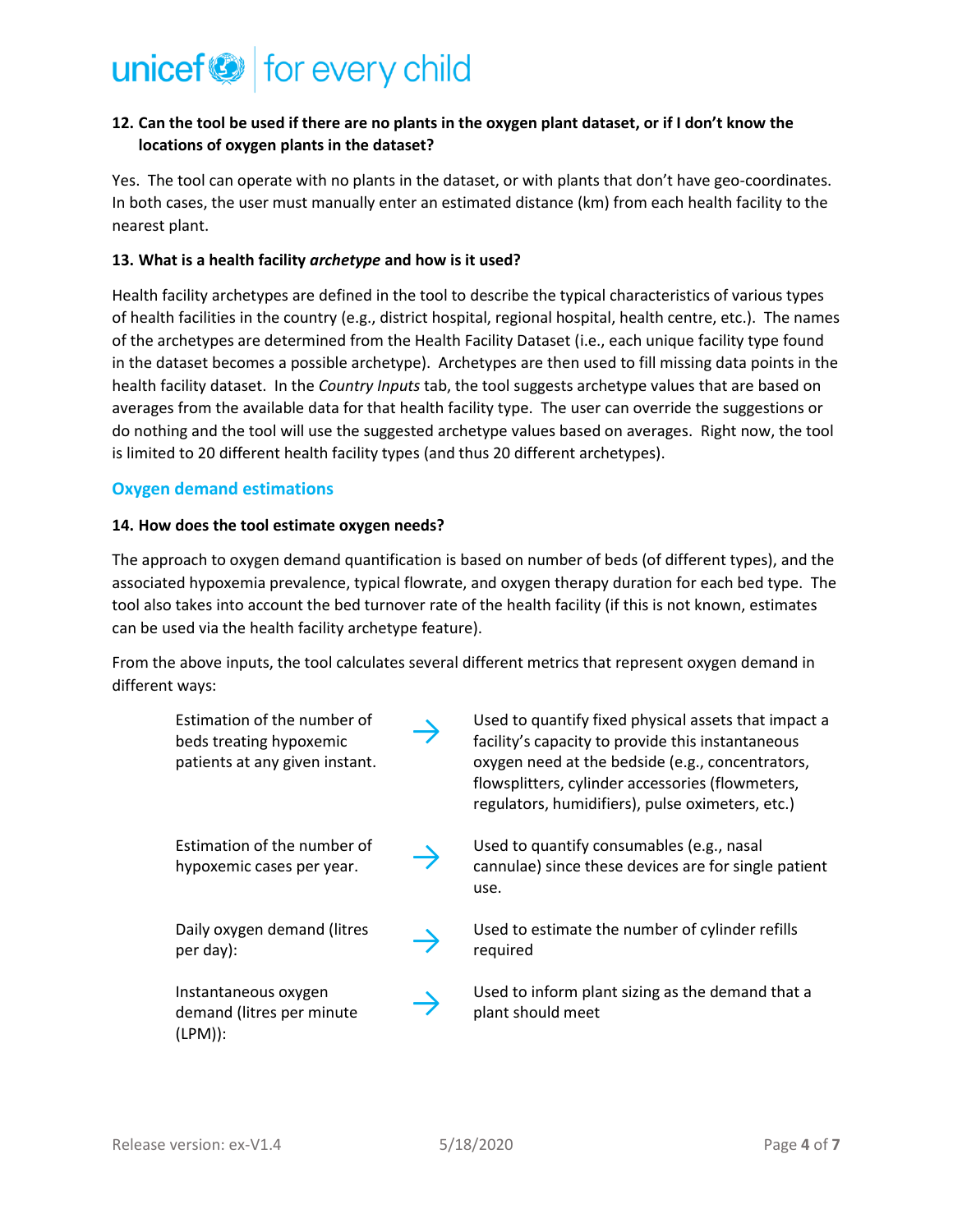### **Oxygen source options and equipment quantification**

#### **15. What oxygen source options are considered in the planning tool?**

Based on oxygen demand and other health facility-specific characteristics like proximity to an oxygen plant, the following are possible oxygen source recommendations given by the tool:

- Consider installing a facility-based plant and dedicated generator
- Facility-based plant is already installed. No change to existing plant is recommended.
- Facility-based plant is recommended. Existing plant is estimated to be undercapacity; consider upgrading existing plant to meet demand.
- Cylinders
- Concentrators w/ cylinders for beds requiring high pressure oxygen only
- Concentrators w/ alternative energy source (or backup oxygen source), and cylinders for beds requiring high pressure oxygen
- Concentrators
- Concentrators w/ alternative energy source (or backup oxygen source)

The recommendation for any given health facility in the dataset can be viewed in the *Health Facility Dashboard* tab.

#### **16. What other equipment is quantified in the tool?**

Inline with the *WHO-UNICEF Tehcnical Specifications and Guidance for Oxygen Therapy Devices<sup>1</sup>* , the UNICEF Oxygen System Planning tool quantifies equipment and supplies for basic oxygen therapy<sup>2</sup>. While the tool does calculate oxygen demand for *all* areas of a health facility, including critical care and operating theatre areas, in order to make recommendations for the appropriate oxygen source based on total demand, the tool does not currently quantify equipment or consumables for critical care or operating theatre settings.

Equipment included in the tool: oxygen concentrators, flowsplitters, cylinder accessories (regulators, flowmeters, humidifiers), pulse oximeters and probes, nasal cannulae (adult, pediatric, neonatal), oxygen analyzers, surge suppressors, voltage stabilizers, and spare parts for concentrators.

#### **17. Is liquid oxygen considered in the tool?**

No, not currently. We are considering including liquid oxygen in future versions of the tool.

#### **18. How is pulse oximetry considered in the tool?**

The tool recommends quantities of pulse oximeters and probes, and estimates costs, including upfront capital costs as well as ongoing costs for probe and battery replacements over the desired planning time

<sup>&</sup>lt;sup>1</sup> WHO-UNICEF Technical Specifications and Guidance for Oxygen Therapy Devices. 2019. Available at: [https://www.who.int/medical\\_devices/publications/tech\\_specs\\_oxygen\\_therapy\\_devices/en/](https://www.who.int/medical_devices/publications/tech_specs_oxygen_therapy_devices/en/)

<sup>&</sup>lt;sup>2</sup> Basic oxygen therapy refers to the administration of oxygen by nasal cannula, nasal catheter or face mask. Basic oxygen therapy does not involve heated humidification, a blender or advanced respiratory support via the use of bubble CPAP, CPAP or mechanical ventilation.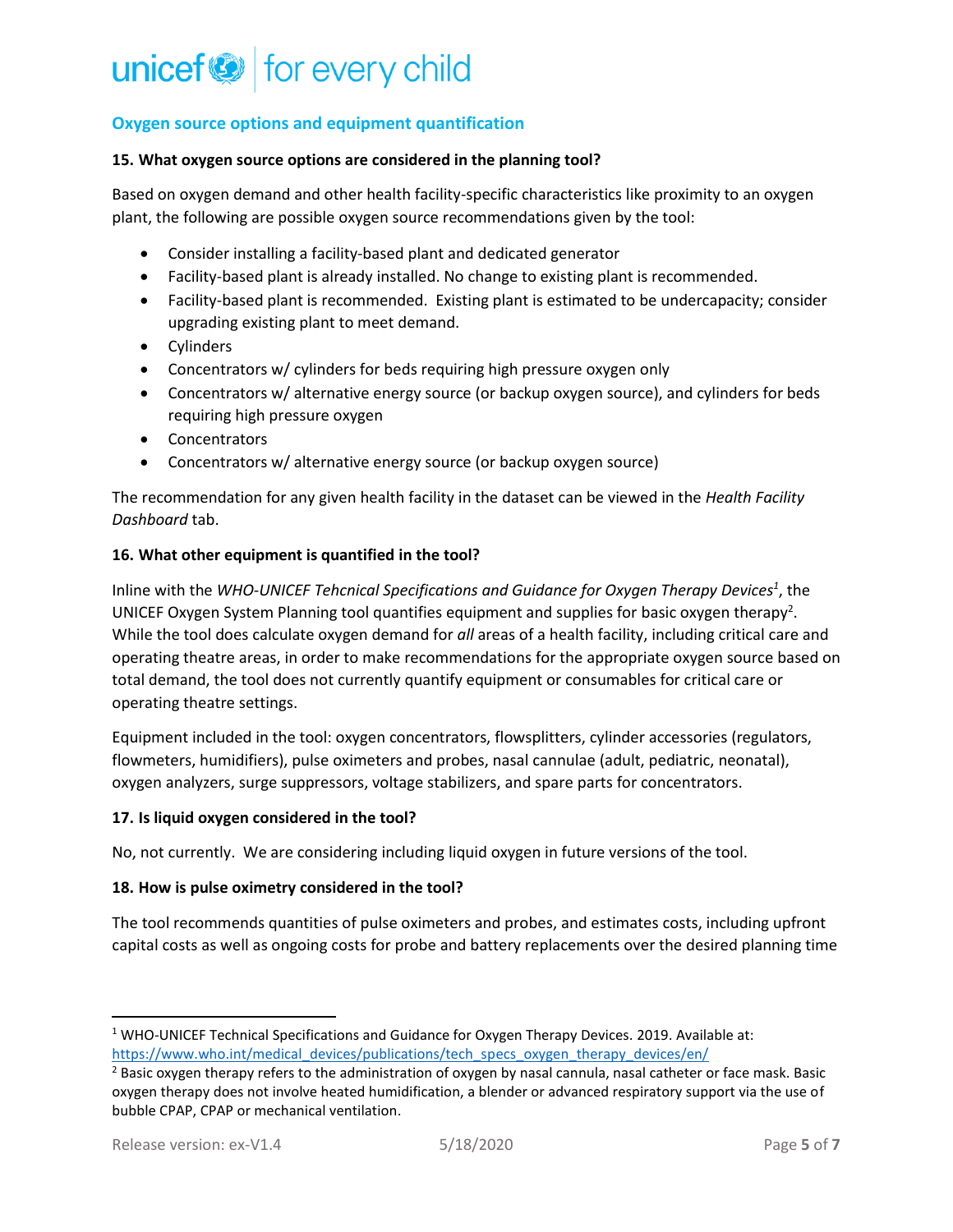horizon. The approach to pulse oximeter quantification is the same regardless of the oxygen source options recommended by the tool, and so pulse oximetry results are always shown on their own.

#### **19. How can the tool be used to assist planning for new oxygen plants?**

It is possible to add a proposed new oxygen plant to the Oxygen Plant Dataset to see how the introduction of that plant would impact the supply availability of surrounding health facilities. For example, a user could enter a hypothetical name (Plant A) with proposed location and refresh the tool. Any health facility within the designated distance radius for cylinder supply from a plant would be assigned to that plant. The output data could be filtered to show all the facilities within the catchment radius of that plant, and their collective oxygen demand could help inform appropriate sizing for the proposed plant.

#### **Cost estimations**

#### **20. What is the costing based on?**

Where possible, indicative product pricing from current UNICEF Supply Catalogue LTAs is used to inform the costing analysis. The user can override all costing input parameters to match the local context, especially if not procuring through UNICEF. Total cost of ownership considerations such as shipping, customs & tariffs, distribution, installation, maintenance, operational costs (cylinder and oxygen plants, only), and training are also included. All of these overheads costs are calculated as a % of capital equipment costs, and these % can be set by the user.

#### **21. What currency is used for the costing analysis?**

All costing is given in \$USD. We plan to incorporate a feature to convert to local currency with a given exchange rate.

#### **Use for planning oxygen during COVID-19 pandemic**

#### **22. How can the tool be used to reflect oxygen demand and equipment needs for COVID-19?**

The tool can be used to take the COVID19 situation into account as follows:

OPTION 1: Include custom COVID19 beds, with appropriate characteristics. Any facility in the dataset that will be treating COVID patients can enter number of COVID beds.

- COVID-severe bed:
	- o hypoxemia prevalence: 100%
	- o flowrate: 10 LPM
	- o treatment duration: 7 days
- COVID-critical bed:
	- o hypoxemia prevalence: 100%
	- o flowrate: 30 LPM
	- o treatment duration: 14 days

OPTION 2: Include *COVID treatment centre* as a facility type in the health facility dataset. This means entire health facilities can be designated as COVID centres. In this case, existing bed types can be used to reflect the COVID situation: